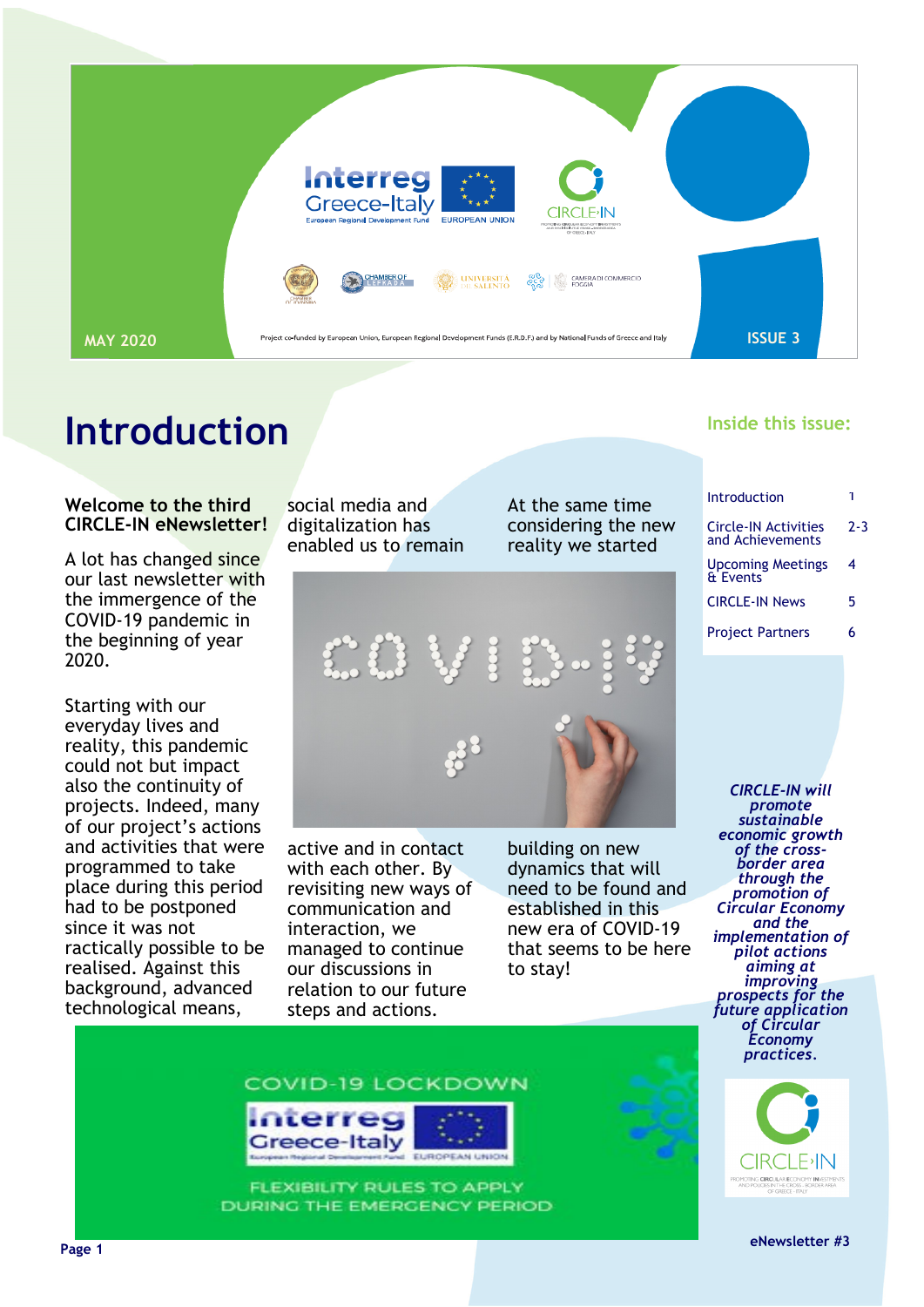### **CIRCLE-IN Activities and Achievements**

CIRCLE-IN consists of an active project with a number of achievements reached so far responding to the majority of the project's requirements. The main issue, that is directly linked to the challenge of the pandemic of the previous period, was the extension of the project.

The general lockdown has caused a lot of delays in many of the programmed areas and actions. Thus, it is important to find again the right equilibrium for the implementation of such actions and in the best way in order to sustain the viability and dynamic of CIRCLE-IN.

All partners are optimistic that the extended period of six (6) months, until October 2020, will provide for this vital space for the successful completion of our project.

Currently our website and Circular Economy platform are also being updated with all the latest news not only on Circular Economy but also on COVID-19 and new 'green reality' that the stakeholders and interested parties will need to take into consideration and to adopt accordingly in the years to come.

*Seminars on CIRCLE-IN, a cross-boarder cooperation project aimed to promote Technological Entrepreneurship and* 

*Circular Economy— Master Degree course in Management Engineering of the University of Salento (March, 11-18, 2020)*

Starting from the academic year 2018-19 the course of **Technological** Entrepreneurship being taught by Prof. Giuseppina Passiante at Management Engineering of the University of Salento, offers seminars and project work carried out on the issues of innovative entrepreneurship and circular economy with a specific session on the ongoing and future research activities of CIRCLE-IN project.

The course of technological entrepreneurship aims to guide students in a process of identifying business opportunities deriving from the exploration of key enabling technologies (KET) in traditional and nontraditional sectors.

The course draws inspiration from the recent European directives on entrepreneurial education (Entre Comp) and the Smart Specialization Strategy.

Consistent with what is suggested by the agenda for smart specialization, entrepreneurship is in the course of being identified as an attitude, mentality and behavioral dynamics (entrepreneurial behavior),

from contextualization in entrepreneurial initiatives or managerial contexts, starting from the evaluation of knowhow technological.

Starting from the 2018 edition, the topics of circular economy have been



introduced into the thematic areas and related work project activities of the first module titled "Foundations of **Technological** Entrepreneurship".

30 master students participated in the classroom managed online due to the emergence of the pandemic of last March.

Due to the interest in the issues of sustainability and circular economy curricular internships and master's degree theses were carried out and managed by the Laboratory of Management Engineering at the University of Salento.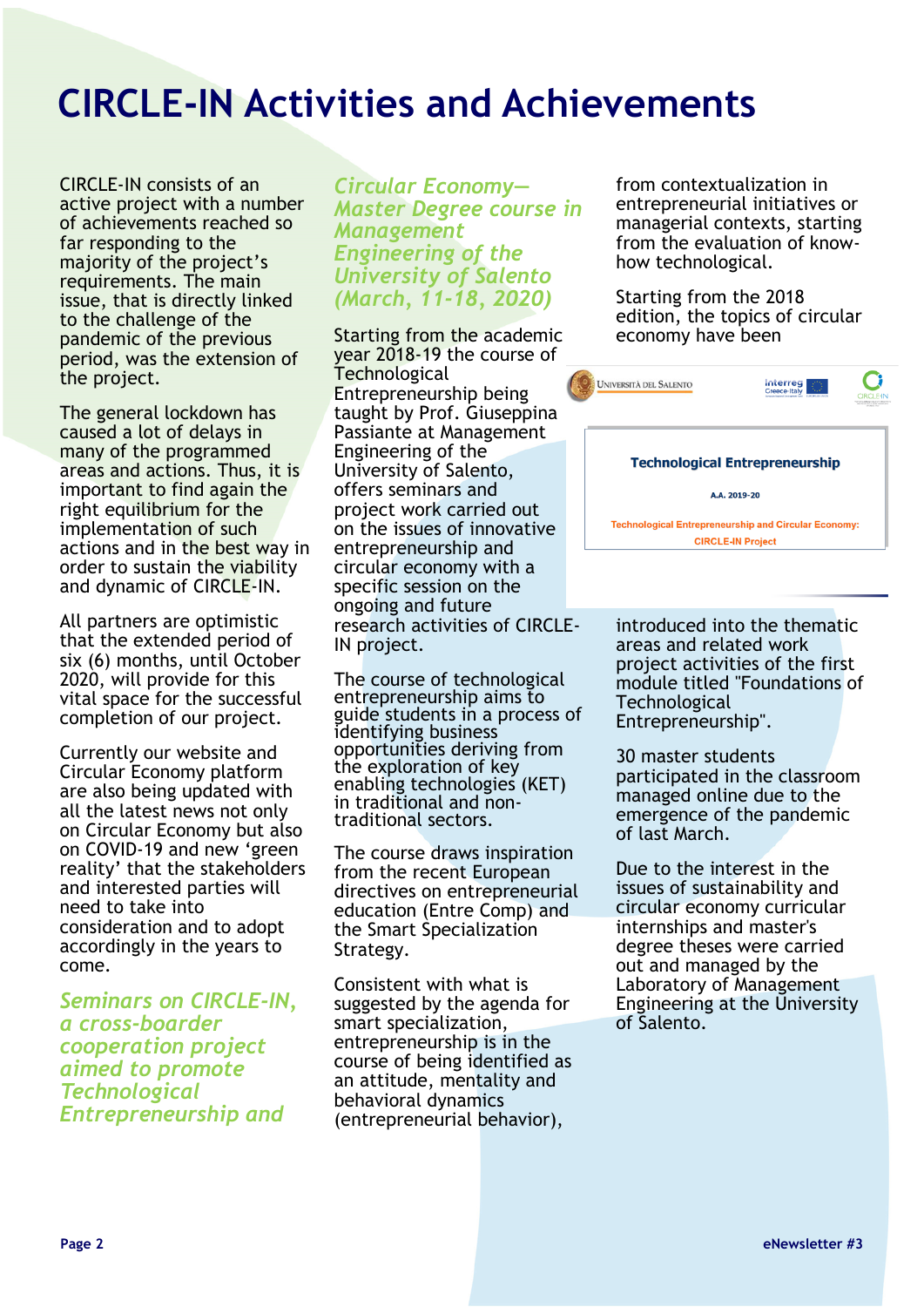## **CIRCLE-IN Activities and Achievements**

*Presentation of CIRCLE-IN project in the training sessions of Contamination Lab at the University of Salento (CLab@Salento) – April 7, 2020*

The CLab@Salento is an entrepreneurship education program financed in 2017 by the Italian Ministry MIUR with the aim to develop entrepreneurial and technology-driven entrepreneurship in university students through the engagement of the Entrepreneurial University stakeholders.

Through the involvement of a large ecosystem of stakeholders, CLab@Salento aims to sustain the development of entrepreneurial mind-sets and awareness, of creativity, innovation, a "spirit of initiative and entrepreneurship", the ability to translate ideas into actions through the integration of managerial and scientific skills and a profitable contamination between different scientific areas.

In the frame of the ongoing

third edition of the CLab@Salent, that will close in the next June 2020, Pasquale Del Vecchio, project manager of CIRCLE-IN project for the University of Salento has been invited to take a seminar on the topics of circular economy and innovative entrepreneurship. The seminar has seen the presence of more than 40 potential entrepreneurs who had the opportunity to deepen the CIRCLE-IN project' main goals and activities. A particular attention has been reserved to the presentation of the project's preliminary results and mainly to the activities of competencies development and innovation vouchers that will be launched.

Due to the pandemic emergence, the seminar has been managed on the Google Meet platform, but the presentation has been largely appreciated and a several of



interesting questions have been done by the attendants about the opportunity of depicting a business model for their entrepreneurial ideas aligned with the principles of circular economy.

#### *Circle-IN Partners Meeting*

A web meeting was initiated and organized by Chamber of Ioannina, the lead partner of the project, in order to provide certain updates in relation to the extention of the project and certain modifications regarding the budget and the actions that will have to take



place. The meeting was held on 21st of May 2020 and all partners were present.

It was a great opportunity for all of us to catch up as well and re-discuss on the pending issues and new ways for the completion of the remaining actions, mainly with regard to the training sessions and innovation vouchers, via the use of technological means.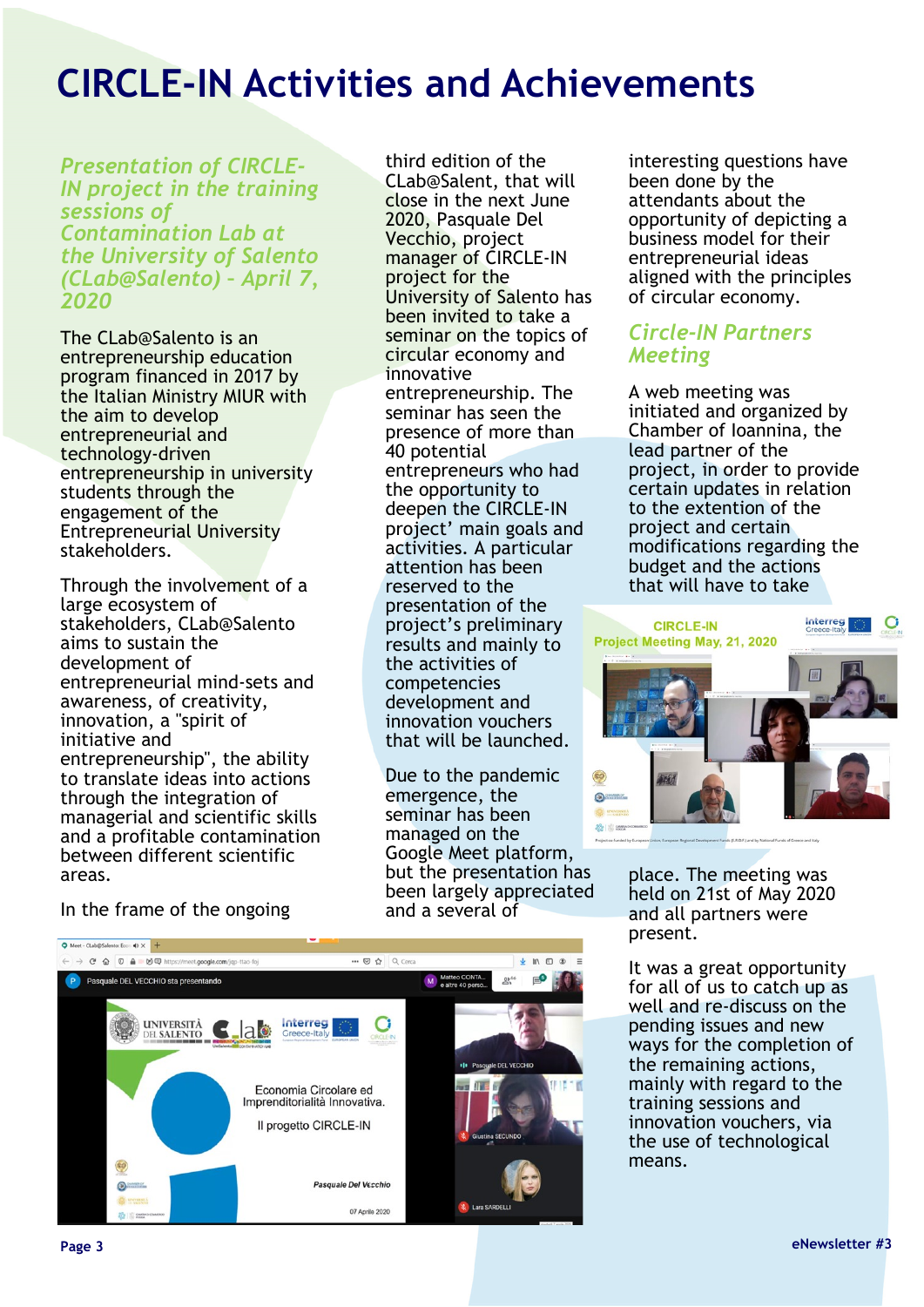### <span id="page-3-0"></span>**Upcoming Meetings & Events**

*Free webinars related to Circular Economy issues to be offered to Apulian businesses* 

Ecocerved, a consortium company that belongs to the network of Italian Chambers of Commerce, along with the Union of the Chambers of Commerce of Puglia and the Chamber of Commerce of Foggia, have organised a cycle of free webinars on circular economy issues aiming at Apulian businesses.

Ecocerved provides data and statistics in all sectors of waste disposal and as well as technical assistance on management systems and environmental quality. More specifically, it helps small and medium-sized enterprises in the waste management process and in relation to the EMAS (Eco-Management and Audit Scheme) certification that is the most important ecomanagement and audit system in Europe.

It has further contributed to the sector via the creation of Ecocamere platform that helps companies with regulatory obligations and opportunities in the environmental sector. Ecocamere spreads information and innovations in the environmental sector in order to provide constantly updated tools and coordinate the numerous activities that the chambers of commerce carry out in their territories.

A number of seminars already took place in the month of May.

For those still interested, the webseminars that are organised for the months of June and July and are available to all businesses of the region are the following:

• July 1 - Waste and nonwaste - By-products

• 6 July - Introduction to the circular economy (1st part)

• July 20 - Introduction to the circular economy (2nd part)

Save the dates!

#### *World Circular Economy Forum (WCEF2020) conference in Toronto postponed to 2021*

As a result of the COVID-19 pandemic, in May it was announced that the major Circular Economy event, the World Circular Economy Forum, will be postponed until 2021. In the meantime, a virtual WCEFonline event that will be held in 29-30 September 2020 will address how the Circular Economy can help reboot the economy. Rescheduling the annual forum to 2021 will ensure that all parties can participate and focus on the issues to be discussed at this vital conference, as well as allow more time for the necessary preparations to take place.

Dates for this rescheduled WCEF in 2021, hosted in Toronto by the Government of Canada in partnership with Finland and Sitra, will be revealed in due course following further discussion with partners. For more information please click here: https:// circulareconomy.europa.eu/ platform/en/news-andevents/all-news/wcef2020 conference-torontopostponed-2021.

#### *The Circular Economy Stakeholder Conference in Brussels*

Another high-level meeting that was postponed due to the pandemic was the Circular Economy Stakeholder Conference. No further updates were provided so far. Relevant information can be found here: https:// circulareconomy.europa.eu/ platform/en/news-andevents/all-news/circulareconomy-stakeholderconference-brussels.

*Updates about the working groups of the Italian Circular Economy Stakeholder Platforms – ICESP (March – May, 2020)* 

During the last months, the team of CIRCLE-IN project at the University of Salento has been involved into the several initiatives promoted by the working groups of the Italian Circular Economy Stakeholder Platforms ICESP (https://www.icesp.it/). For more info, please visit the ICESP platform at the following link: [https://](#page-3-0) [circulareconomy.europa.eu/](#page-3-0) [platform/en/about/cg](#page-3-0)activities-[documents/icesp](#page-3-0)italys-circular-[economy](#page-3-0)[platform.](#page-3-0)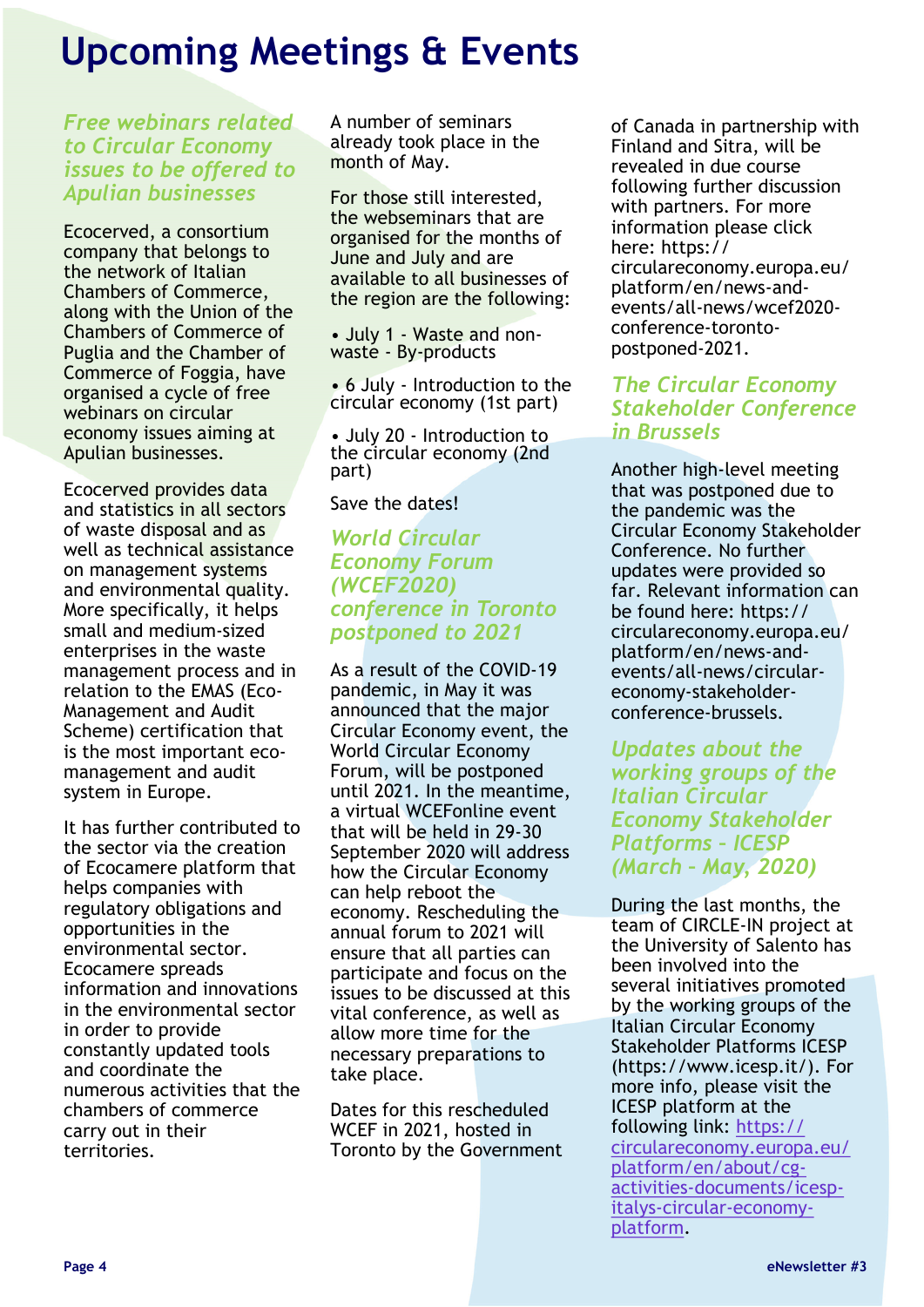# <span id="page-4-0"></span>**CIRCLE-IN News**

### *EIB Guide to Circular Economy*

European Investment Bank (EIB) is keen to finance projects that can contribute to the transition to a carbon neutral economy through a range of financing products, including EFSI and InnovFin for higher risk innovations.

So far it has supported this transition by placing over €2.1 bn in project financing. Its guide that was published on 15 May, provides an overview of such projects, alongside with the bank's perception of the drivers to a Circular Economy (resource opportunities, technological development and the emerging socio-economic

### **FROM LINEAR TO CIRC**

paradigm of sustainable development), corresponding opportunities and potential business models (circular design, value recovery, optimal use & circular support). More information are provided in the following link: https:// circulareconomy.europa.eu /platform/en/knowledge/ eib-guide-circular-economy.

*Amsterdam City's Circular Economy strategy 2020-2025 shapes itself on the 'Doughnut' model*

On 8 April 2020, the College of Mayor and Alderpersons approved the Amsterdam Circular 2020-2025 strategy. The strategy makes use of an adapted version of British economist Kate Raworth's "doughnut model". The model describes how societies and businesses can contribute to economic development while still respecting the limits of the planet and the community.

To reach these goals, the City will need to shake its economic system to the core; reviewing the way it produces, consumes and processes materials. This Circular strategy covers a large number of measures for businesses, the City and its residents: from waste

> reduction to resource management to circular construction. Follow this link for more information: https://

www.amsterdam.nl/ en/policy/sustainability/ circular-economy/.

#### *The EU's new Circular Economy Action Plan is out!*

The new Circular Economy Action Plan – one of the main building blocks of the European Green Deal – was published in March of this year. Its aim is to reduce the EU's consumption footprint and double its circular material use rate in the coming decade, while boosting economic growth.

More specifically, the Action Plan puts forward a series of measures, such as making sustainable products the norm in the EU, empowering consumers and ensuring less waste. The rules will also aim to reward manufacturers of products based on their sustainability performance and link high-performance levels to incentives.



Furthermore, the Commission plans to launch specific actions in a number of areas, including electronics and ICT, packaging, plastics and textiles.

The plan proposes the launch of a Global Circular Economy Alliance to explore the definition of a "Safe Operating Space". The EU plans to support innovation and investments via various existing funding schemes – from the EU cohesion funds, European Regional Development Fund and the LIFE programme to spending under the social, research and innovation programmes. More information can be found here: [https://](#page-4-0) [ec.europa.eu/commission/](#page-4-0) [presscorner/detail/en/](#page-4-0) [ip\\_20\\_420.](#page-4-0)